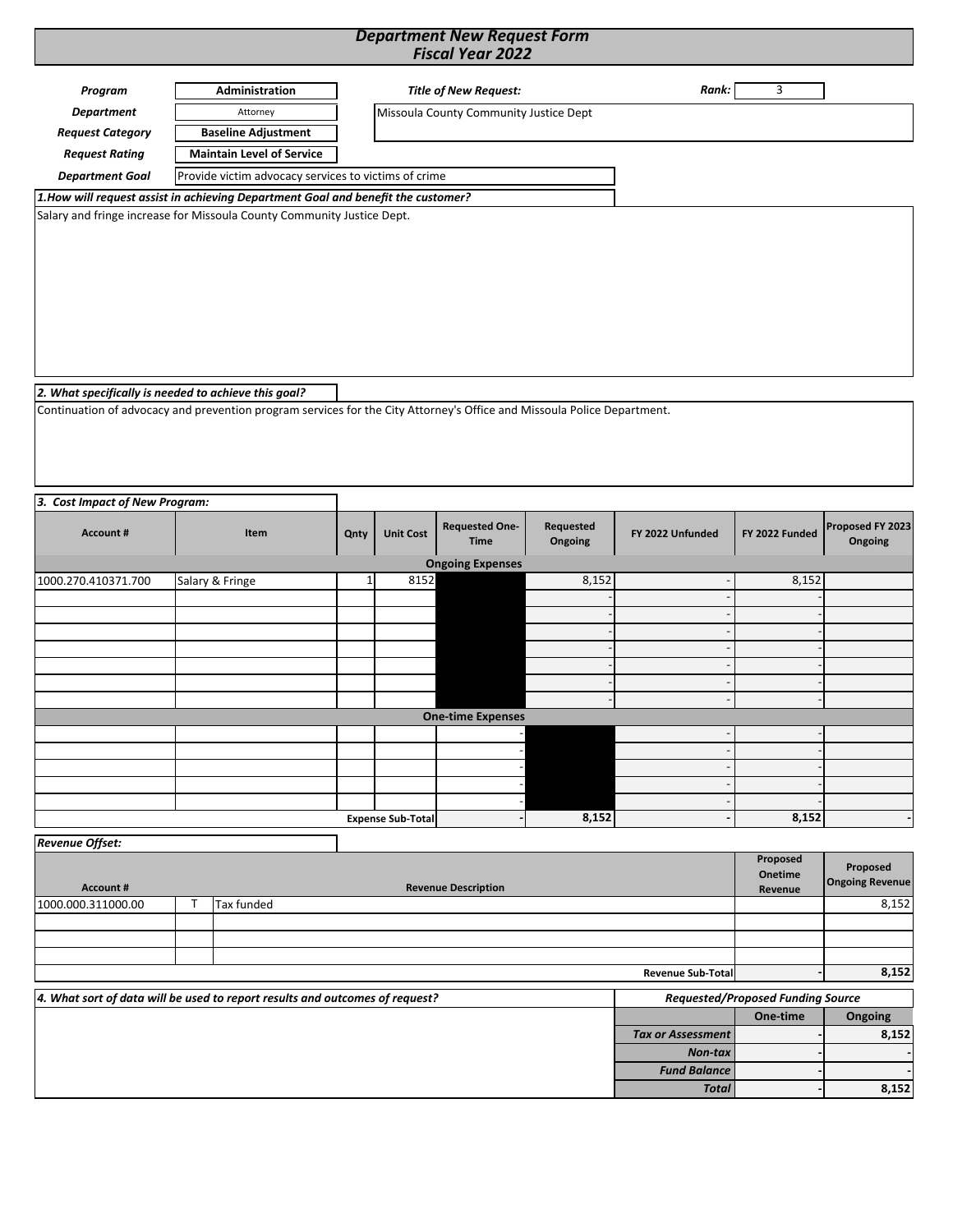## **Missoula County Community Justice Department ‐ FY 2022 City Budget Request**

| <b>Employee Name</b><br>(Last, First) | <b>Position Title</b>             | <b>FTE</b> | <b>Hourly</b><br>Rate<br>(FY21) | <b>Total</b><br><b>Hours</b> | Salary      | <b>Fringe</b> | <b>TOTAL</b> |
|---------------------------------------|-----------------------------------|------------|---------------------------------|------------------------------|-------------|---------------|--------------|
| Ritsema, Erica                        | <b>Prevention Specialist II</b>   |            | 22.32                           | 2080                         | \$46,425.60 | \$17,641.73   | \$64,067.33  |
| Thysel, Petra                         | <b>CVA II - Criminal Advocate</b> |            | 19.52                           | 2080                         | \$40,601.60 | \$15,428.61   | \$56,030.21  |
| Nerison, Annelise                     | <b>CVA II - Criminal Advocate</b> |            | 22.32                           | 2080                         | \$46,425.60 | \$17,641.73   | \$64,067.33  |
|                                       |                                   |            |                                 |                              |             |               | \$184,165    |

| FY21 Fringe Rate | 38.00% |
|------------------|--------|
| Cost of living   |        |
| increase: FY21   | 2.50%  |

In FY 2020 Missoula County merged two existing departments, Relationship Violence Services and the Criminal Justice Services Division, to create <sup>a</sup> new department called Missoula County Community Justice Department.

The Community Justice Department promotes the safety of the citizens of Missoula County, the protection and healing of crime victims, the efficient and just treatment of defendants and offenders, the ongoing improvement and coordination of the justice system response to crime, and the prevention of crime and the reduction of recidivism. The department collaborates with Missoula City and County Courts, City and County Attorney's Offices, law enforcement agencies, and other criminal justice partners and stakeholders to re-imagine justice, enhance public safety, improve the quality of life of our citizens, support and improve the civil and criminal justice system through innovative and cost-effective initiatives and programs, and holistically *support all people impacted by the justice system.*

The Crime Victim Advocate Division will remain <sup>a</sup> part of this new department. However, prevention services will be delivered in partnership with the Health Department as <sup>a</sup> part of their health promotions/prevention services. Please see below for detail.

## **CRIME VICTIM ADVOCATE DIVISION DETAIL:**

The Crime Victim Advocate Division is comprised of eight advocates which includes: <sup>a</sup> CVA Program Manager (who servesfelony casesthrough the County Attorney's Office), 4 civil advocates who provide walk‐in and crisis call services and assist clients in applying for orders of protection, and 3 criminal case based advocates. The City of Missoula supports 2 FTE Crime Victim Advocates. The County and federal grant funds support the remaining positions.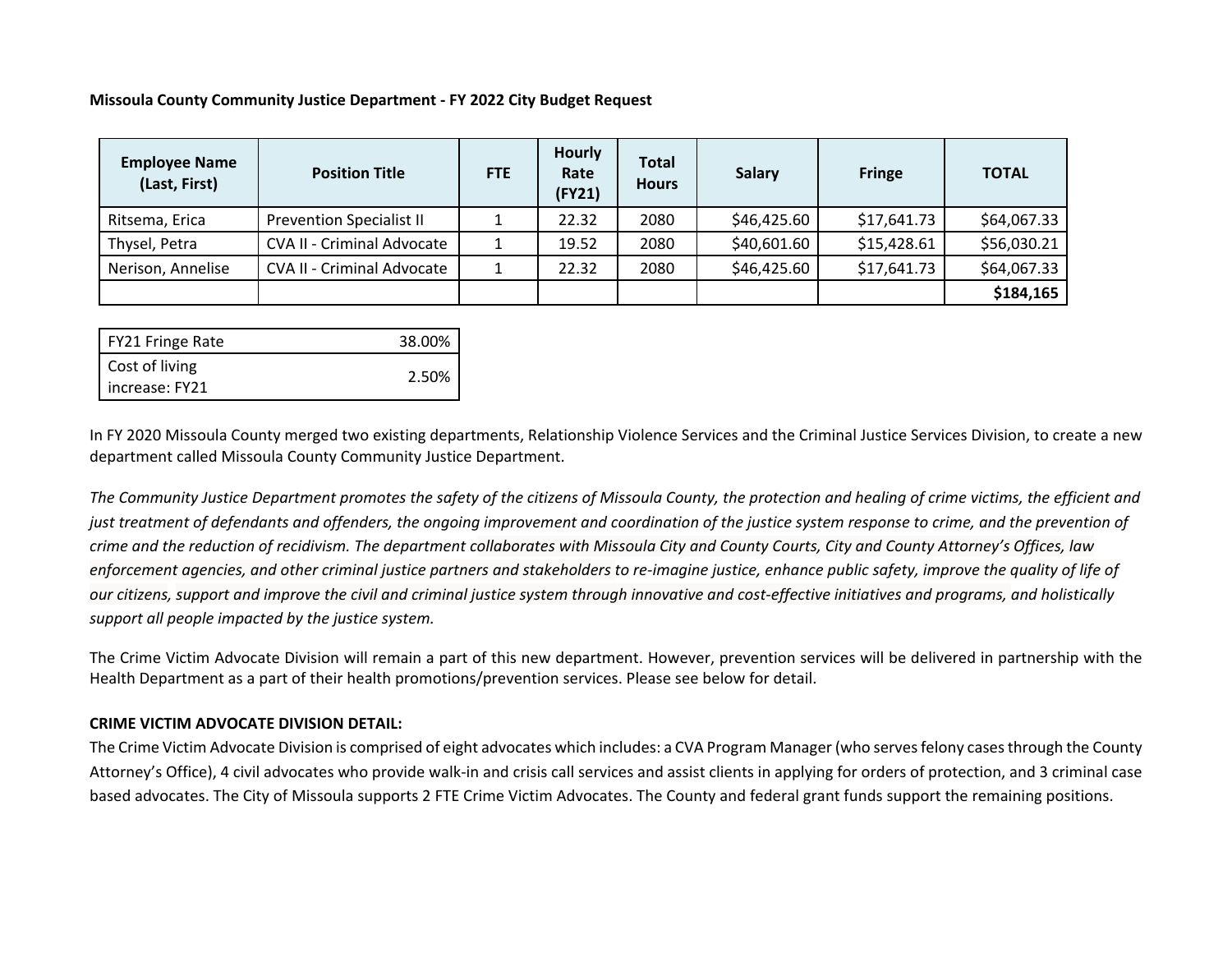**THE CRIME VICTIM ADVOCATE DIVISION** provides centralized, direct services to victims of assaultive crimes with <sup>a</sup> focus on sexual and relationship violence through criminal and civil justice system advocacy and is composed of two specialty areas:

**1) CIVIL ADVOCACY**—Civil Victim Advocates serve victims of relationship and sexual violence regardless of whether the victim is involved with the criminal justice system. Advocates provide crisis intervention, assistance with obtaining Orders of Protection; assistance in obtaining emergency services including shelter, transportation, and medical treatment; and provide personal advocacy including working with landlords, employers, schools, child protective services, etc.

**2) CRIMINAL ADVOCACY**—Criminal Advocates serve victims of personal injury crimes, working primarily with victims of misdemeanor and felony assault, partner/family member assault, sexual assault, and sexual intercourse without consent cases within the criminal justice system. Criminal Victim Advocates initiate contact with all victims of sexual and domestic violence when an arrest is made. Advocates provide crisis intervention; victim rights information; support and accompaniment for victims during investigations, legal proceedings, and hearings; and criminal legal advocacy and victim‐witness support as cases are prosecuted in coordination with the City and County Attorneys' Offices and law enforcement.

To date in FY20 (7/1/20 – 5/1/21) the Crime Victim Advocate Program has served clients in just over 1,450 new cases and provided follow up services to over 1,115 of these clients. Sixty-five percent of clients served were regarding city-based cases. The Crime Victim Advocate Program serves clients in partnership with the City Attorney's Office, the County Attorney's Office, the Missoula Police Department, the Missoula County Sheriff's Office, and in Municipal, Justice, and District Court. Advocates are cross jurisdictional, serve clients in both criminal and civil matters, and follow clients through the entire life of their case to provide wrap-around services to victims of relationship and sexual violence. Victims of these crimes are able to work with an integrated team of advocates who partner with criminal justice agencies to access all of the services they need in one place. This structure ensures highquality victim‐centered services, improves communication in relationship and sexual violence cases between Missoula's criminal justice departments, and eliminates the duplication of services within the criminal justice system. The CVA Division evaluates services through <sup>a</sup> client feedback survey. Returned surveys show: 97% of clients felt safe in the CVA office; 93% report receiving helpful information; 97% felt that the advocate listened to them; 96% were satisfied with CVA services; 96% would return to the CVA office; and, 93% would recommend CVA services to another person. One client commented, "I couldn't have made it through my ordeal without your help."

## **PREVENTION DIVISION:**

The **PREVENTION DIVISION's** mission is to prevent domestic and sexual violence in the City of Missoula using <sup>a</sup> variety of evidence‐based strategies. Since the inception of the city's prevention position, staff have provided 619 healthy relationships and consent education workshops in city schools, for over 6,000 students in the City of Missoula to date. Additionally, staff frequently collaborate with other service providers in coalitions such as the Make Your Move! Advisory Council, Graduation Matters Missoula, the University Council on Student Assault, and the Missoula Healthy Sexuality Network. In FY21 the Prevention Specialist will continue to serve Missoula's youth through school‐based educational programming, expand prevention education to other service providers such as Mountain Home, provide anti‐harassment training and education to businesses and organizations, and collaborate with other Health Promotions coordinators to strengthen prevention across the individual's lifespan.

*BRIEF HISTORY:* Intimate partner violence and sexual assault weren't always seen as public health issues. As <sup>a</sup> result, prevention of these crimes sprung out of the battered women's movement, often being housed with victim advocacy services. As such, Relationship Violence Services (now the Community